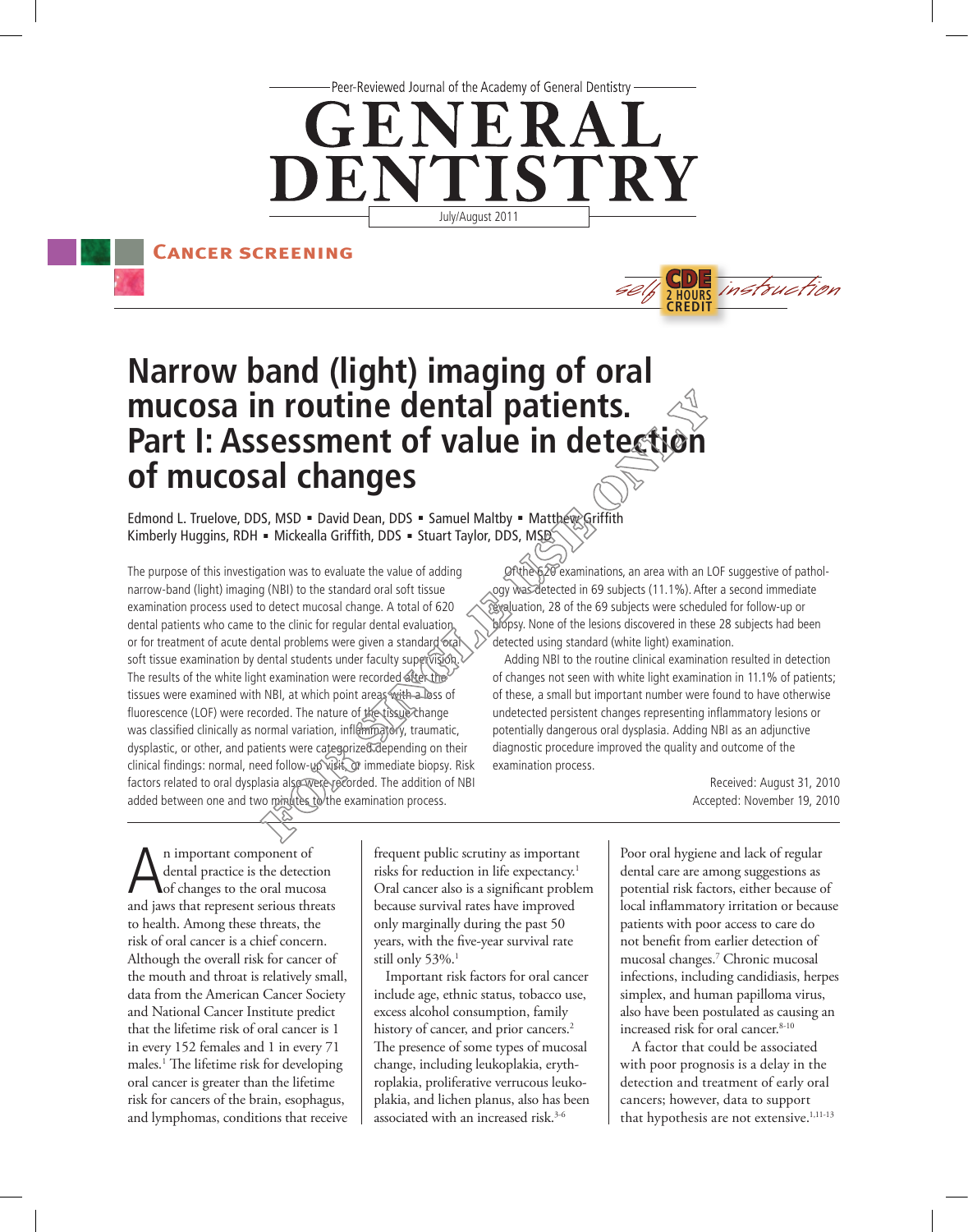Still, if oral cancer behaves like most other cancers, it is logical to assume that very early detection and treatment is likely to result in better survival than delayed detection, which usually is associated with wider spread, metastatic nodes, and regional spread to other organs. Some data exist that identify rates of progression from benign and premalignant to malignant for several types of oral lesions, but little actual data have been collected to demonstrate the value of routine oral examination of patients on reducing the risk of cancer and cancer morbidity.1,11,12 Some authors have suggested that there is little significant information to support the use of routine oral examination as a valuable tool to reduce morbidity or mortality.13

One of the difficulties associated with the clinical assessment of patients who could be at risk of oral cancer is that, until very recently, the only diagnostic method available has been visual and tactile examination of the oral mucosa. While that diagnostic process is reasonable, it cannot detect cellular changes that have not evolved enough to be visible to the unaided eye.

In the past, cancer detection and surveillance in other organ systems have suffered from the same limitations, with purely clinical observations proving to be inadequate in detecting premalignant or early malignant changes. Two excellent examples include the poor predictive value of visual inspection of the uterine cervix and breast self-examination. Until initiation of colposcopy and Pap smear evaluation of the cervix, cancer rates and deaths were significantly higher, while mammography has greatly improved detection and survival of patients with breast cancer.14,15 All three techniques are considered adjunctive diagnostic procedures designed to provide data to the clinician which, when included in a symptom report and risk factor assessment, can lead to more effective decision-making about the likelihood that a finding represents a potential



Fig. 1. Clinical photograph of the lateral tongue.



Fig. 2. Photograph of the same area as in Figure 1, demonstrating LOF that represents dysplasia.



Fig. 3. Clinical photograph of the ventral tongue, showing normal to slightly atypical mucosa.



Fig. 4. Photograph of the same area as in Figure 3, demonstrating LOF that represents dysplasia.

neoplastic process that requires a biopsy or other more sophisticated diagnostic procedures.

The lack of effective adjunctive clinical diagnostic methods has clearly limited the ability of dental professionals to detect very early changes that could predict the presence of emerging inflammatory, premalignant, and dysplastic changes, leaving only visual inspection as the chief diagnostic tool. After visual detection of an observable change in the mucosa, clinicians have had access to two adjunctive diagnostic tools and one definitive tool to guide their decision-making: cytology, toluidine blue tissue staining, and biopsy.16,17 These methods have helped clinicians to decide whether a finding deserves more careful follow-up and management, and while all three methods remain important and valuable, they still are limited due to their dependence on the presence of visible tissue changes to alert the clinician that further assessment is needed.

Methods to improve early detection of mucosal changes prior to their progression to a frank, clinical lesion state could improve prognosis and limit the morbidity associated with treatment. Narrow band (light) imaging (NBI) of tissues has been used extensively in other areas of the body as a means of identifying tissue changes that are either not visible to the unaided eye or uncharacteristic of a neoplastic process.18-20 This method has been used to evaluate bronchial tissues and the mucosa of the intestinal tract, with findings that have demonstrated its potential utility.18-20

Recently, studies funded by the NIH have investigated the use of NBI for the detection of changes in the oral mucosa associated with neoplasia or premalignant cellular change.21,22 These studies have shown that NBI has value in the detection of malignant disease and in the determination of surgical margins.<sup>23</sup> One result of these studies has been the development, FDA approval, and mar-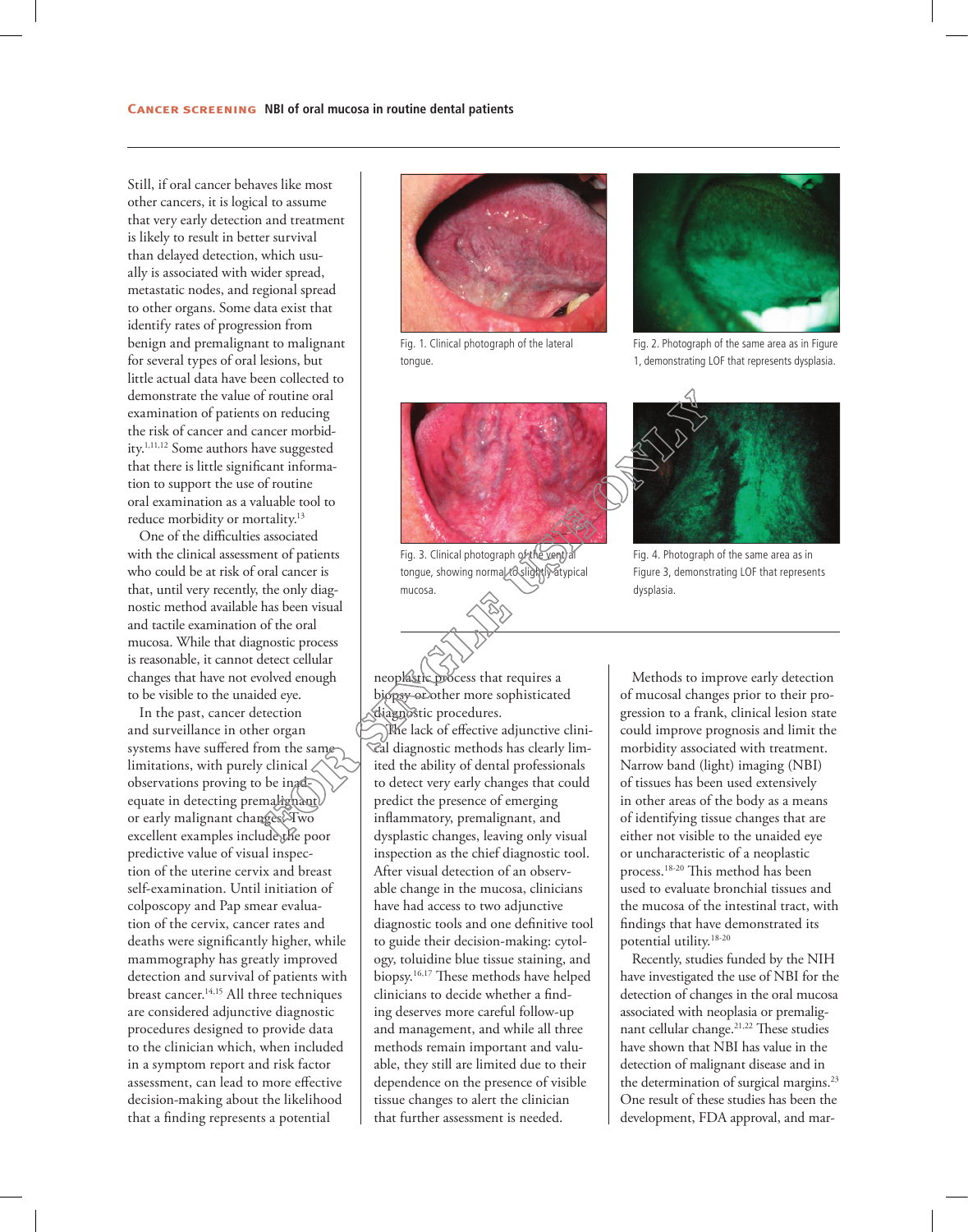

Fig. 5. Clinical photograph of herpes simplex of the palate.



Fig. 6. Photograph of the same area as in Figure 5, demonstrating LOF that represents acute inflammation.



Fig. 7. Clinical photograph of the anterior tonsil pillar, illustrating the lymphoid tissues.



Fig. 8. Photograph of the same area as in Figure 7, demonstrating LOF that represents chronic inflammatory change.

keting of a NBI instrument, VELscope (LED Dental Inc.), that is designed for use in general practice settings.<sup>24</sup> Similar instruments are currently under development.

NBI uses a blue light directed at the oral mucosa and observed through an eyepiece that filters the light. Tissues with different physical, vascular, and cellular characteristics reflect or absorb the blue light, resulting in an image as viewed through the scope with different visual characteristics. The blue light augments the fluorescence properties of some tissue components, generating a green-white appearance. On the other hand, the optical characteristics of some tissues result in a loss of fluorescence (LOF), causing a dark pattern when the tissues are observed through the scope. Inflamed and highly vascularized tissues absorb the light and appear dark compared to the same tissue without inflammation. Oral dysplasia and oral cancer also absorb the light and

appear darker than the corresponding tissue without cancer or dysplasia. Dysplastic tissues with significant keratinization (leukoplakia) can exhibit increased fluorescence (whiteness) with LOF (darkness) around the periphery of the lesion. Obviously, because inflammatory lesions absorb the light and appear dark, traumatic, viral, and aphthous lesions demonstrate an LOF, as do migratory glossitis and lymphoid tissue (Fig. 1–8).

Critics of the use of NBI have argued that the results are not sensitive or specific enough and can result in "false positive" findings that cause patients to be at risk for unnecessary invasive procedures.24,25 Others argue that the use of such adjunctive diagnostic devices is not necessary because risky mucosal changes are visible and can be detected with the unaided eye.<sup>26</sup>

The difficulty with those opinions is that very early changes at the cellular level occur before the gross physical characteristics of the tissue

have changed enough to create a clearly visible lesion that, when seen by the clinician, registers as a potentially important inflammatory or dysplastic lesion. Also, most adjunctive diagnostic methods are merely that—adjunctive—and are not intended to be definitive diagnostic tests. Application of strict standards of sensitivity and specificity in judging the relative value of these adjunctive methods could underestimate their potential for guiding the initial clinical decision-making as part of an overall assessment algorithm. Their chief use is to help clinicians discover changes that otherwise might not be observed or be of such a subtle nature that the clinician disregards the potential significance of the finding.

One study that assessed the value of NBI and toluidine blue in determining the nature of clinically detected lesions in a large group of adults who received oral examinations concluded that use did not improve the diagnosis of oral cancer; however, NBI was applied only to those patients who had clearly detectable oral lesions rather than being used as an adjunctive diagnostic process for all of the examinations.24 Had this been done, it is likely that more cases of early dysplasia would have been detected. Application of the technology on all patients could have helped the examiners to identify changes that otherwise would have escaped recognition because of their nonspecific characteristics or lack of progression to a clearly visible state. Unfortunately, only a few studies have evaluated the application of NBI in routine dental practice, but one study has shown detection of premalignant changes that otherwise would have escaped detection.<sup>27</sup>

# **Objectives**

The purpose of this study was to evaluate the value of adding NBI of the oral mucosa for the detection of tissue changes to a standard oral examination in routine dental patients. The study also aimed to assess the relative value of NBI in the detection of inflam-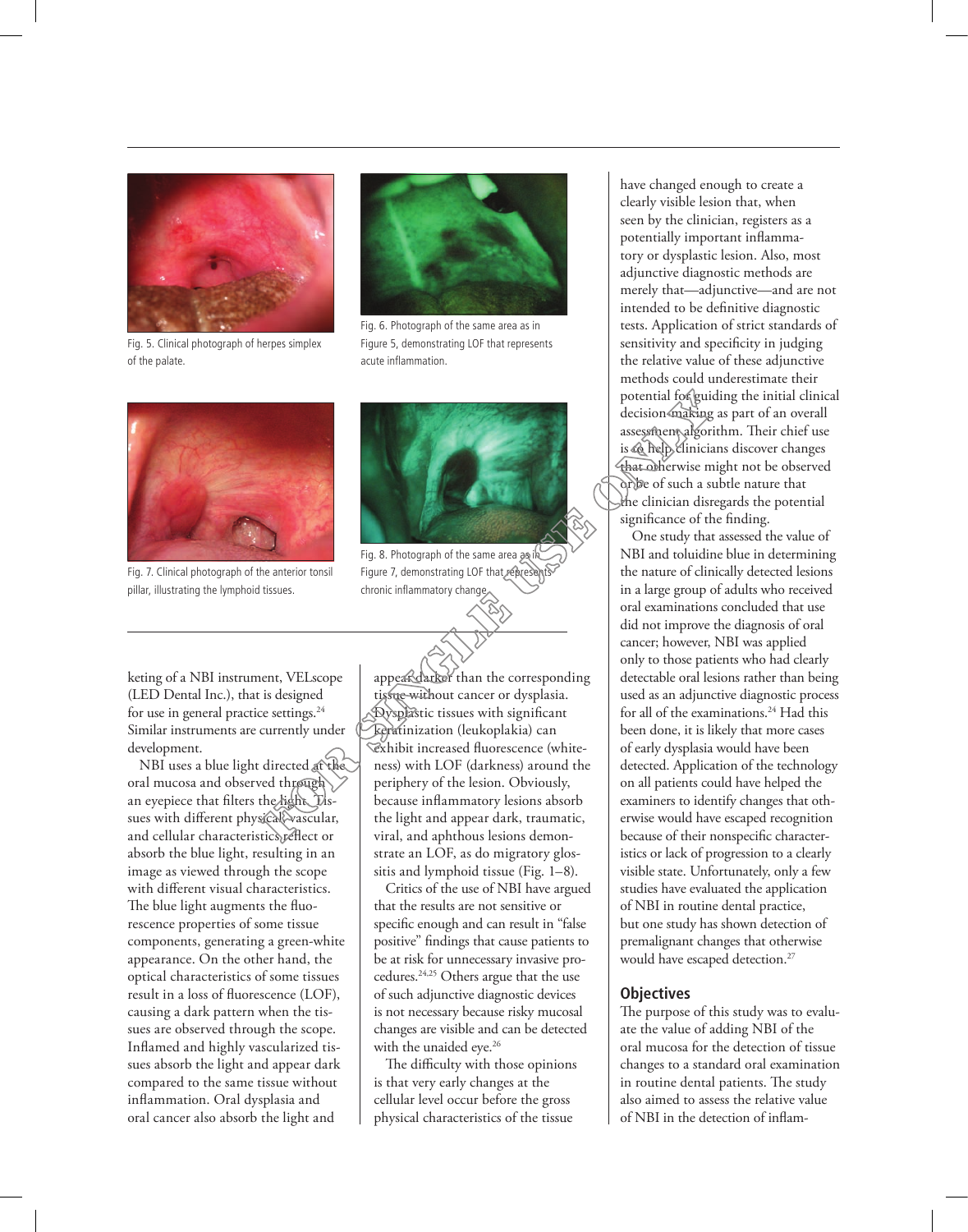

Fig. 9. VELscope with light shield.

matory, dysplastic, and other tissue changes. The goal of the study was to assess the value of adding NBI for the detection of oral changes not readily seen during normal, white light examination of the oral mucosa. The purpose of the study was not to determine the absolute value of NBI in the detection of oral dysplasia or oral cancer, but to assess whether its use as an adjunctive diagnostic method adds value to standard examination processes. The study also was designed to test the value of this adjunctive method after only a brief examination to determine its value in normal general practice settings, rather than in settings where the modality would be employed by experts who regularly engage in diagnosis and management of mucosal lesions.

# **Materials and methods** *Subjects*

Patients seeking routine dental care or treatment for dental symptoms (pain, toothache, and so forth) were invited to participate in the study protocol. The study was approved as a quality improvement study by the institutional review board of the University of Washington, and all patients

entered into the study and signed consent after being informed of the study by one of the study investigators.

## *Study protocol*

The study protocol included the following elements: Introduction of the patient to the study and obtaining consent to participate; routine social, medical, and dental histories; a head and neck physical examination, oral soft tissue assessment, and dental examination; recording of visual findings using a data collection form, scoring of tissue changes, and level of dysplasia suspicion (0–4); examination of mucosal tissues using a narrow band light source (VELscope), followed by recording the findings; scoring of type of tissue change and level of dysplasia suspicion (again, on a 0–4 scale); recording follow-up designations as None, Two-week, Four-week, Biopsy Next Visit, Biopsy This Visit, and Other; and recording of risk factors, including none, tobacco, alcohol, immunosuppressive disorder, immunosuppressive medication, cancer history, diabetes, and family history of cancer (Fig. 9).

All patients were examined intially by third- and fourth-year dental students,

then by the attending faculty of the clinic. Students were provided with a tutorial on conduct of the clinical and NBI methods with examples of normal findings, normal variation, changes caused by inflammatory disorders, and changes caused by dysplasia. The faculty of the clinic was provided with the same information as the students in a computer-based tutorial format. In addition, students and faculty were provided with an instruction packet for each patient enrolled in the study that described the quality assurance study methodologies in addition to containing illustrated scoring sheets. Photographs of normal, variations of normal, and abnormal findings were provided digitally and in printed illustrations. The tutorial activity encompassed approximately one hour of information and instruction.

To facilitate efficiency, a total of five VELscopes were stationed in the clinic, which has a total of 12 operatories, and students accessed the VELscopes as they finished the clinical examination. Faculty supervised use of the VELscopes and interpretation of the clinical and NBI findings. The NBI was not carried out under the most ideal conditions because the clinic is a large, open facility and it was not possible to reduce the ambient room light. For this reason, each VELscope was fitted with a 12- or 14-inch black plastic disc with a hole in the center for the scope. This shield created a large shadow over the patient's mouth, greatly improving visualization for LOF; however, the viewing environment still was not as ideal as it would have been with the room light reduced. Nevertheless, this approach allowed for the detection of many areas of LOF. Figure 9 illustrates the VELscope equipped with the black shield for use in rooms that could not be completely dimmed.

# **Results**

Five percent of subjects declined participation in the study after reading the consent form and discussing the study with an investigator. The most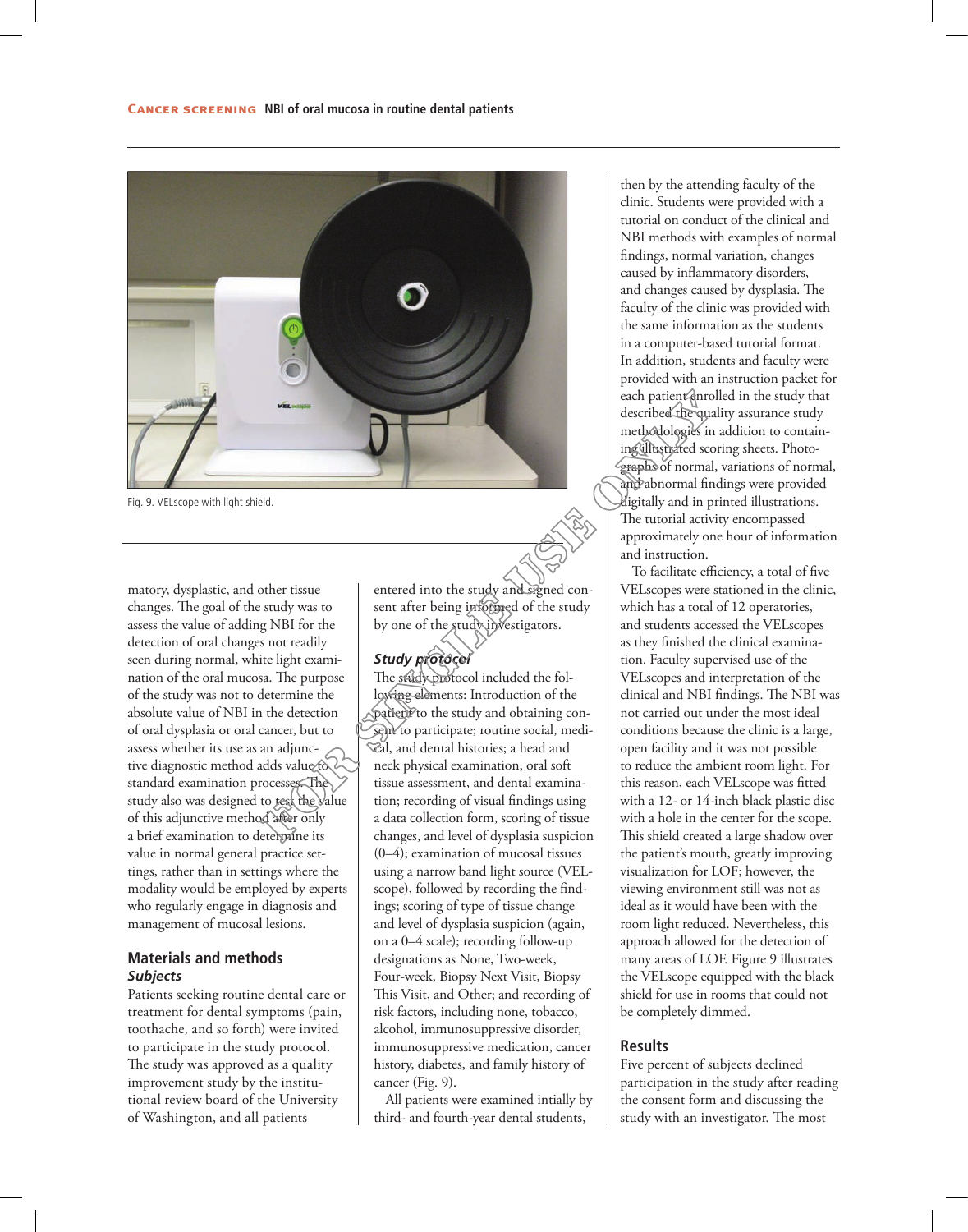typical reason for a patient declining was concern that the light could cause harm or fear that an abnormality would be detected. Overall, patients were very accepting of the procedure and expressed great appreciation that an adjunctive noninvasive diagnostic aid was available for their evaluation. The addition of the NBI protocol to the examination process added one to two minutes to the visit, not including the study consent process that is not part of a routine diagnostic procedure. Many patients reported personal experiences with friends or relatives who had developed oral cancer and other diseases of the mouth and commented positively about the thorough process being employed at the clinic.

Patients ranged in age from 18–85, and 55% of the 620 patients were women. Of the patients who reported tobacco use, 21.5% reported active use and 15.5% reported prior tobacco use, with only a few patients reporting the use of smokeless tobacco. Nine percent of patients reported a prior history of some type of cancer, and 57% reported a family history of cancer. Nine percent of patients were diabetic and currently under treatment, while 7.5% identified themselves as having an immunological disorder or having used an immunosuppressive medication (Table 1).

LOF in areas that were reported as normal during the white light examination was detected in 69 patients. After immediate re-evaluation, 41 patients were determined to have a region of subtle LOF that could be explained by normal variations in tissue characteristics, while 28 patients were scheduled for either immediate biopsy or a follow-up appointment. Five of those patients agreed to an immediate biopsy and four decided to follow up with their primary dental provider. The remaining 19 patients were scheduled for follow-up in two weeks. Of the 15 patients who returned for reassessment, the area of LOF had resolved and no clinical or NBI abnormality

Risk factor Percentage of all patients enrolled Percent of patients with significant LOF ( $n = 28$ ) Current tobacco use 21.5 32.1 Prior tobacco use 15.5 21.0

History of excess alcohol use 3.5 5.0 Poor oral hygiene 14.5 15.6 Diabetic in active treatment 11.5 History of any type of cancer 12.5 12.5

immunosuppressive medication 7.5 14.2

could be detected for 11 of them; this left four patients with persistent LOF compared to corresponding tissues. These LOF sites were biopsied in the same manner as the sites in the five patients who agreed to an immediate biopsy.

History of autoimmune disease or

In all, nine patients (five during the initial assessment and four at the follow-up visit) were found to have tissue changes detected with NBI, but not white light, that were significant enough when considered in conjunction with the patient's history to require further diagnostic assessment. After the findings and risks were explained in addition to the alternatives to biopsy, all nine patients consented to biopsy, although two of them received the biopsy at another facility due to insurance issues.

Of the nine patients who underwent biopsy, three were classified by histopathological assessment as having mild dysplasia and two were classified as having mild to moderate dysplasia (Chart 1). Two other patients were diagnosed as being histologically compatible with lichen planus, and the remaining two patients had inflammatory lesions (Table 2). Lesions detected during the white light examination are not included in this discussion and were handled in the routine manner used to manage visible oral lesions.

The five dysplastic lesions that were detected with NBI were located in the buccal mucosa, the lateral boarder of the tongue, the lip, the palate, and the alveolar ridge.

The white light examination resulted in the detection of a variety of soft tissue lesions of the mucosa, but this study did not focus on those that were easily detected using standard visual inspection techniques. For the sake of completeness, a brief summary of the types of soft tissue lesions encountered using white light and NBI is listed in Table 3. These lesions included cheek bites, aphthous ulcers, herpetic lesions, migratory glossitis, fissured tongue, lichen planus, inflamed minor salivary duct openings, candidiasis, and cheilitis. Tonsillitis, pharyngitis, papillomas, scars, leukoplakia, and draining abscesses also were detected. Those lesions with inflammatory components demonstrated LOF, and in most cases the LOF provided a more dramatic presentation of the extent and severity of the inflammatory change than the clinical examination did (Fig. 5–8).

The mucosal changes detected with white light, both white light and NBI, or NBI only were widely distributed throughout the mouth, with no distinct difference in pattern noted between the two different methods of assessment.

## Table 1. Oral cancer risk factors for patients in this study (*n* = 620).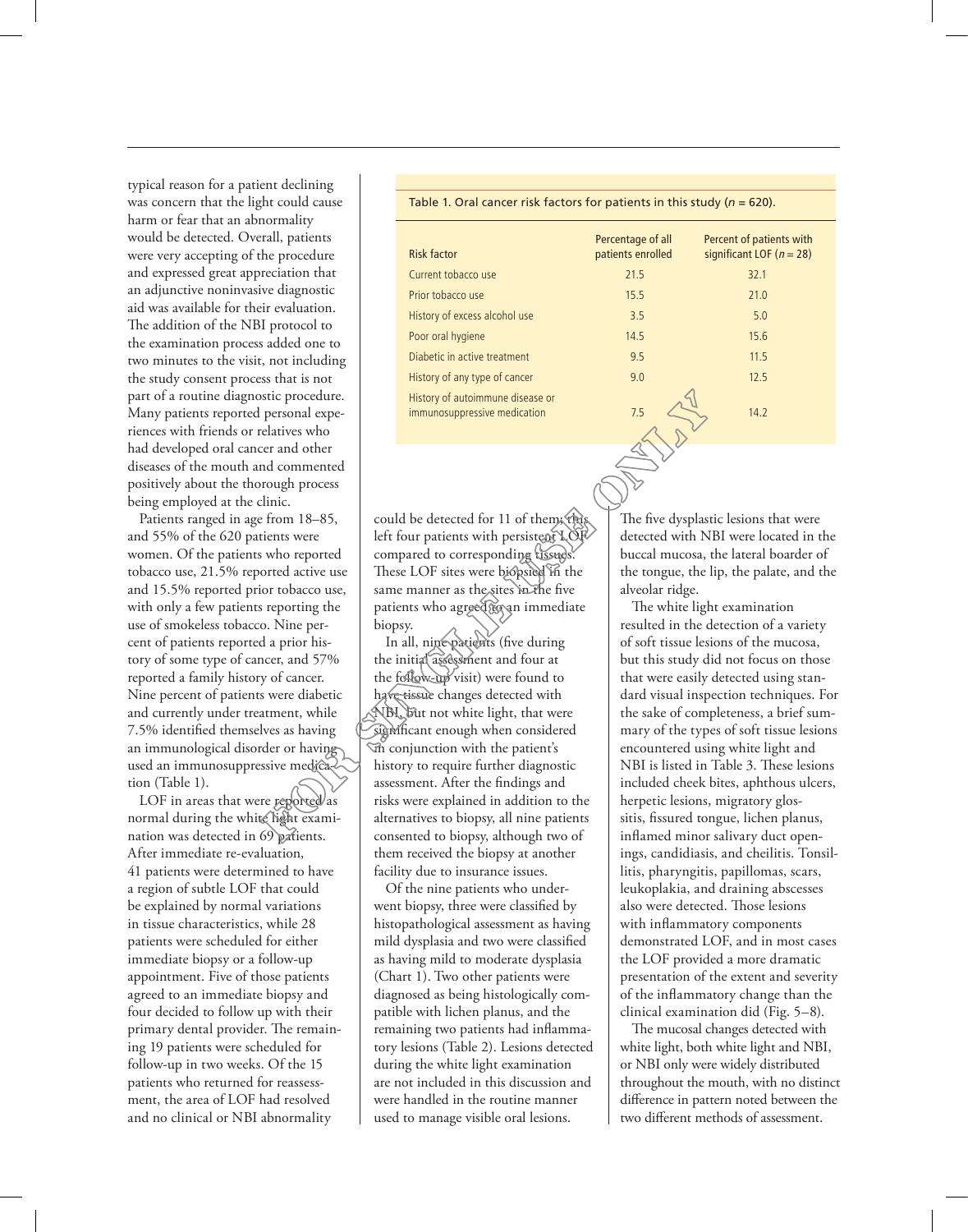

As previously described, a number of patients had mucosal changes detected with one or both types of visual assessments. Changes were noted in nearly half of all patients (305 of 620); however, the vast majority of them were found to be normal or minor variants and did not appear to represent significant pathology. The most common lesion was cheek bite, while the second most common was trauma to the tongue. Inflammatory changes to the oropharyngeal and tonsil areas also were common. Cheilitis and changes to the epithelium of the lips also were common and represented a range of etiologies that included habitual lip biting and actinic changes of the lower lip. A number of cases of lichen planus and generalized glossitis also were detected during the white light examination.

Although the study size was reasonably large, the diverse nature of lesions found and the wide range of risk factors associated with the development of oral lesions precluded development of specific associations between risk of mucosal change and a host of factors, including age, gender, tobacco use, diabetes, immunodeficiency, immunosuppressive medications, cancer history, family cancer history, and oral health status. Nevertheless, it is interesting to note that the patients with changes detected with white light, NBI, or both were more likely to carry one or more of the risk factors compared to those who had no areas of mucosal change, with 54 of 69 patients (78%) who demonstrated LOF having either a history of tobacco use or current tobacco use. Those with mucosal lesions also were more likely to have poor oral hygiene.

#### **Discussion**

The purpose of this quality improvement study was to gain information

about the clinical utility of one simple adjunctive diagnostic method (NBI) for the detection of mucosal changes. The rationale for the study assumed that such a diagnostic adjunctive method is not necessary to detect mucosal changes readily seen with normal white light examination methods. Existing data suggest that current examination methods are not sufficient for the earliest detection of mucosal changes that could represent inflammatory damage or the presence of very early dysplasia. This could partly account for the only modest reduction in oral cancer deaths since  $1960^{1,13}$ 

There are several possible explanations for why oral cancer deaths and the stage of oral cancer at the time of diagnosis have not changed dramatically in the past 50 years.<sup>1</sup> The lack of improvement could relate to a number of factors, but when considering that the percentage of the population that receives regular dental care has increased in the past 50 years, it is appears obvious that current diagnostic methods could benefit from one or more adjunctive approaches. Early detection of dysplasia in other organ systems has been acknowledged to be an important component in improving survival, so it is difficult to believe that early detection of potentially significant mucosal changes, whether they are inflammatory or dysplastic, would not lead to improvements in cancer-related outcomes.

Because oral cancer is a relatively uncommon condition, the authors did not expect to detect a large number of cases of dysplasia with either the white light examination or the use of NBI and were surprised that five cases of early dysplasia were identified. Of additional interest is the observation that NBI detected many areas of inflammation and vascular change not identified during the white light examination, suggesting that this methodology also could be useful in cataloguing instances of chronic irritation and inflammatory change that, over time, could lead to irreversible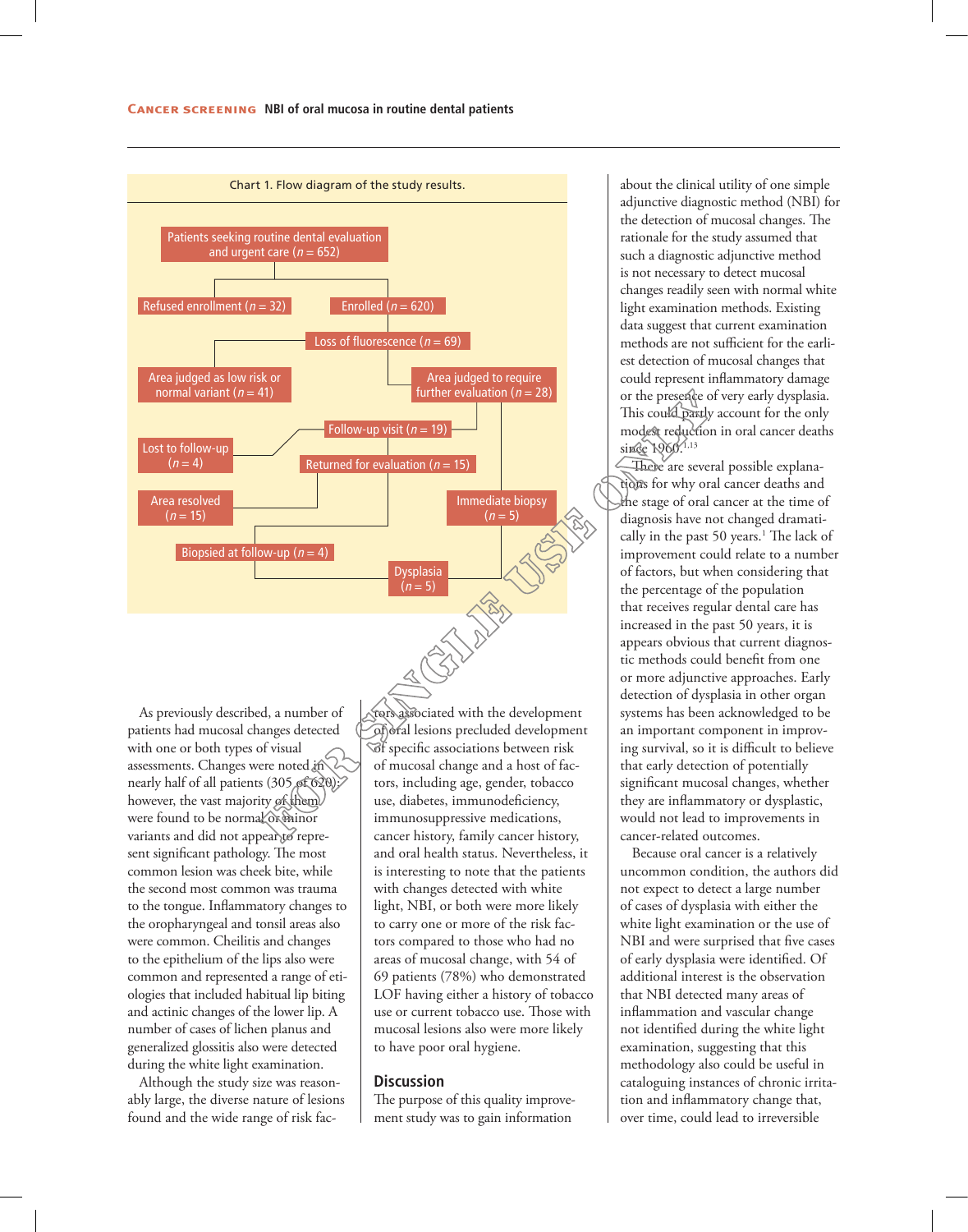| Table 2. Biopsy results.      |                          |
|-------------------------------|--------------------------|
| Lesion diagnosis              | Number of<br>patients    |
| Lichen planus                 | $\overline{2}$           |
| Inflammation                  | $\overline{\phantom{0}}$ |
| Mild dysplasia                | $\overline{3}$           |
| Mild to moderate<br>dysplasia | $\overline{\phantom{0}}$ |

conditions such as fibrosis, scarring, and leukoplakia.

While some might be concerned that detection of five unobserved cases of dysplasia seems higher than would normally be expected, it is important to point out that most experts believe that cellular atypia and early stages of dysplasia might not uniformly progress to more severe stages or oral cancer and that several cases of dysplasia exist for each case of oral cancer.<sup>6,11</sup> Therefore, it is not quite so surprising that the rate of dysplasia found in the current study was 0.08%. American Cancer Society statistics state that the lifetime risk for developing oral cancer is less than 1 in 90, or approximately 1%, a figure not far from the 0.8% found in the population in the current study.27 On the other hand, the rate detected in the current study might have been higher than would be expected among routine dental patients seen in private practice settings because more than 60% of the patients enrolled in the study were seeking urgent care and might have had more risk factors (tobacco, poor oral hygiene, systemic disease, and so forth) than normal dental populations.

The study methodology was limited because it was carried out in a clinical setting that did not allow for a reduced ambient light examination environment. Based on the authors' experience in the use of NBI in darker settings, it is likely that a number

Table 3. Types of lesions detected with combined clinical and NBI diagnosis methods.

| Type of mucosal lesion detected                                                                                   | <b>Relative frequency</b> |
|-------------------------------------------------------------------------------------------------------------------|---------------------------|
| Traumatic injury                                                                                                  | Common                    |
| Lichen planus                                                                                                     | Occasional                |
| <b>Dysplasia</b>                                                                                                  | Rare*                     |
| <b>Cheilitis</b>                                                                                                  | Common                    |
| Migratory glossitis                                                                                               | Occasional                |
| Fissured tonque                                                                                                   | Occasional                |
| Pharyngitis and tonsillitis                                                                                       | Common                    |
| Herpes simplex                                                                                                    | Occasional                |
| Recurrent aphthous                                                                                                | Occasional                |
| Candidiasis                                                                                                       | Occasional                |
| Leukoplakia                                                                                                       | Occasional                |
| Mucosal bacterial infections                                                                                      | Rare                      |
| Inflamed minor salivary ducts                                                                                     | Occasional                |
| Common = $\geq$ 10% or greater; occasional = <10%; rare = <1%.<br>*Near 1% prevalence in this study's population. |                           |

of lesions viewed at the clinic with LOF went undetected. It is possible that one or more of these lesions might even have been dysplastic or an inflammatory change that could have benefited from further follow-up.

The study also was limited because the authors deliberately decided to use relatively inexperienced examiners, which might have resulted in lower rates of detection of mucosal changes for either method. The authors wanted to test the use of NBI in an environment that resembled a general dental setting more than a specialty clinic that focuses on the detection of mucosal lesions and disease. To that end, the results demonstrate the value of NBI when added to routine examination methods.

The study also could have been limited because it occurred in a university setting, where students and attending faculty might be more focused on mucosal assessment processes. A larger, multiple private office study

would be useful, with general dentists and dental hygienists providing the white light and NBI process during normal patient care for both new and recall patients. It is encouraging, however, that this adjunctive diagnostic aid appeared to improve the detection of mucosal changes not easily visible with white light examination.

The authors were pleased that adding the NBI to the examination process did not significantly increase the time required to evaluate patients when the study consent process was excluded. The authors also were pleased that patient response was strongly positive and that the study appeared to raise awareness among patients that the dental examination process extends beyond purely odontogenic issues and can encompass the detection of disorders that could have more severe and wider implications on their health.

# **Conclusion**

The findings of this study support